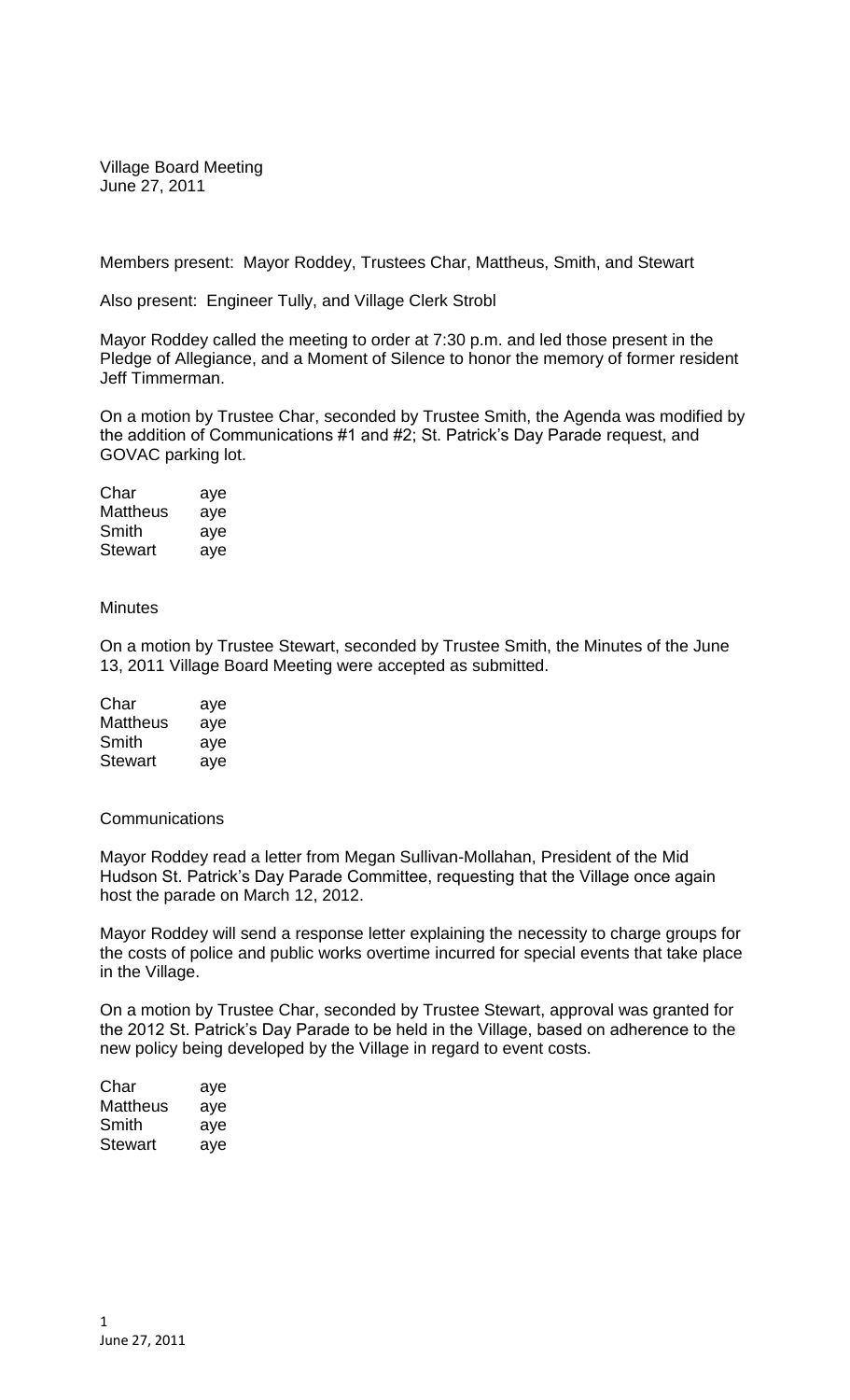Mayor Roddey reviewed a letter from the Goshen Volunteer Ambulance Corps. Secretary regarding destruction of parking lot property.

On a motion by Trustee Mattheus, seconded by Trustee Char, the Village Board resolved to schedule a Public Hearing for July 25, 2011, to consider dedicated parking spaces for the Goshen Volunteer Ambulance Corps., pending advice from the Village Attorney.

| Char            | aye |
|-----------------|-----|
| <b>Mattheus</b> | aye |
| Smith           | aye |
| Stewart         | aye |

Items of Business

On a motion by Trustee Char, seconded by Trustee Smith, bills as examined by members of the Board were approved in accordance with Abstract 2010/2011 number 30, check numbers 1695 through 1781 in the amount of \$250,506.60.

| Char           | aye |
|----------------|-----|
| Mattheus       | aye |
| Smith          | ave |
| <b>Stewart</b> | ave |

Trustee Char moved the following, which was seconded by Trustee Stewart:

**WHEREAS**, the Village of Goshen has heretofore prepared the plans and specifications necessary for the implementation of a project known as the "Sewer Trunk Line Replacement" which project involves the replacement of an undersized trunk sewer line with a new, larger, trunk sewer line for the purpose of reducing and/or eliminating overflows associated with high flow events; and

**WHEREAS**, this project in an unlisted action as that term is defined by the implementing regulations of the *Environmental Conservation Law* set forth at 6 NYCRR Part 617 et seq.; and

**WHEREAS**, the Village Engineer has prepared the necessary Short Environmental Assessment Form together with the necessary application for approval of said project to the New York State Department of Environmental Conservation; and

**WHEREAS**, compliance with the requirements of the implementing regulations of the Environmental Conservation Law is a requirement for completion of said application; and

**WHEREAS**, the Village Board determines that the implementation of the project hereinabove described will not have a significant adverse impact upon the environment;

## **NOW**, **THEREFORE**, it is hereby

**RESOLVED**, that the Village Board hereby issues a Negative Declaration in connection with the above described project.

*Upon a roll call vote with 4 Trustees voting in favor and 0 Trustees voting against the foregoing Resolution was duly adopted.*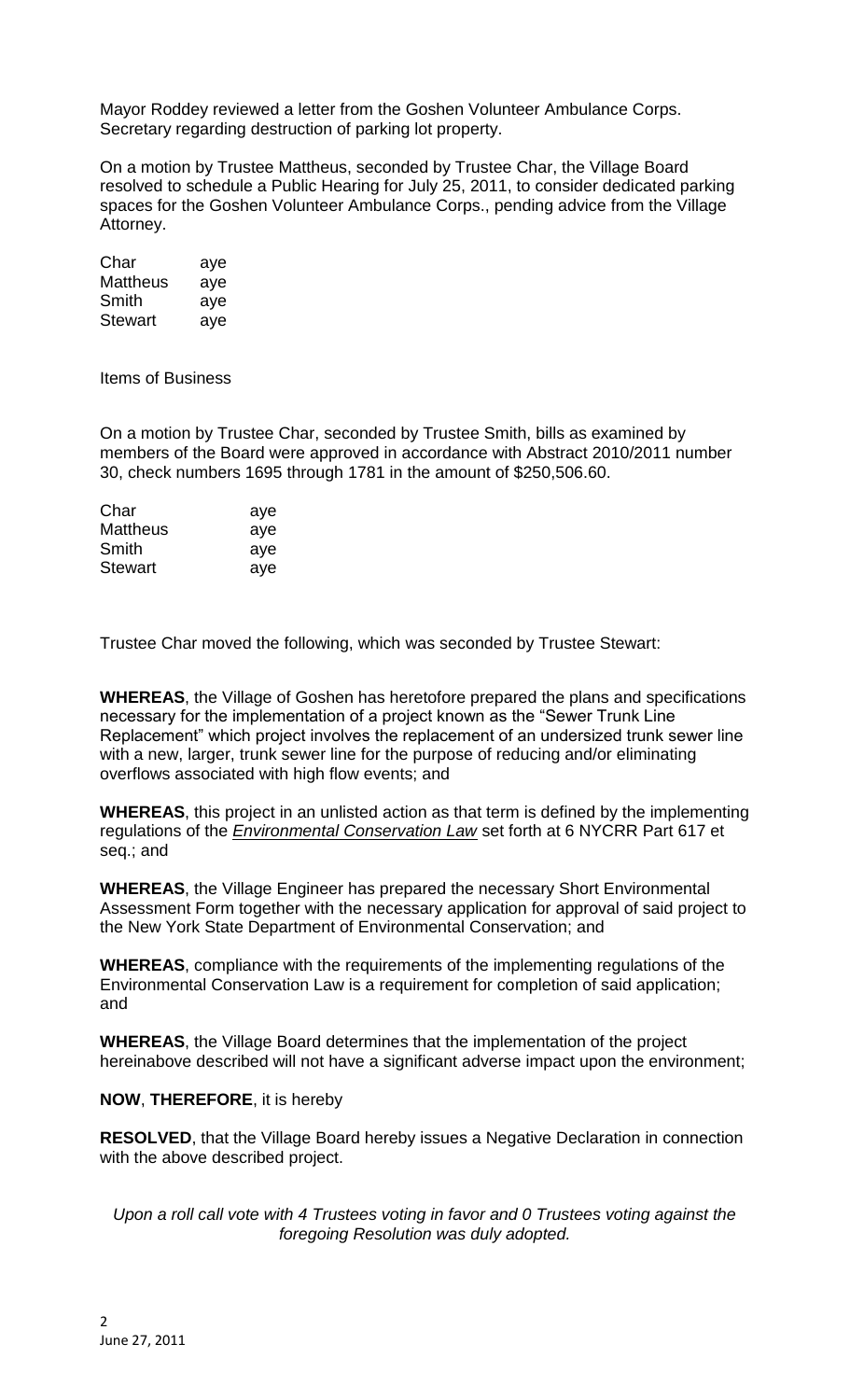The following was moved by Trustee Char, and seconded by Trustee Stewart:

Jason Wilson is hereby appointed Chairman of the Environmental Review Board.

| Char     | aye |
|----------|-----|
| Mattheus | aye |
| Smith    | aye |
| Stewart  | aye |

The following was moved by Trustee Mattheus, and seconded by Trustee Smith:

Neil Hickok is hereby appointed to the Environmental Review Board for a term to expire in 2012.

| Char            | aye |
|-----------------|-----|
| <b>Mattheus</b> | aye |
| Smith           | aye |
| <b>Stewart</b>  | aye |

On a motion by Trustee Stewart, seconded by Trustee Char, Luke Nelson is hereby appointed Seasonal Intern Laborer for the Village of Goshen Department of Public Works at a salary of \$12.00 per hour, for a term to begin on June 29, 2011 and end on August 30, 2011.

This appointment is effective upon successful completion of a pre-employment physical exam, and pre-employment paperwork.

| Char     | aye |
|----------|-----|
| Mattheus | aye |
| Smith    | aye |
| Stewart  | aye |

On a motion by Trustee Mattheus, seconded by Trustee Smith, Joshua Bell; having successfully completed the certification for *Grade II Wastewater Treatment Operator*, is hereby promoted to the position of Water/Wastewater Treatment Operator II. In accordance with the current contract between the Village of Goshen and the CSEA, Joshua Bell will be placed on the 2011 Step Two of the pay scale for Water & Sewer Operator 2, with an annual salary of \$40,472.

This appointment shall become effective immediately.

| Char     | aye |
|----------|-----|
| Mattheus | aye |
| Smith    | aye |
| Stewart  | aye |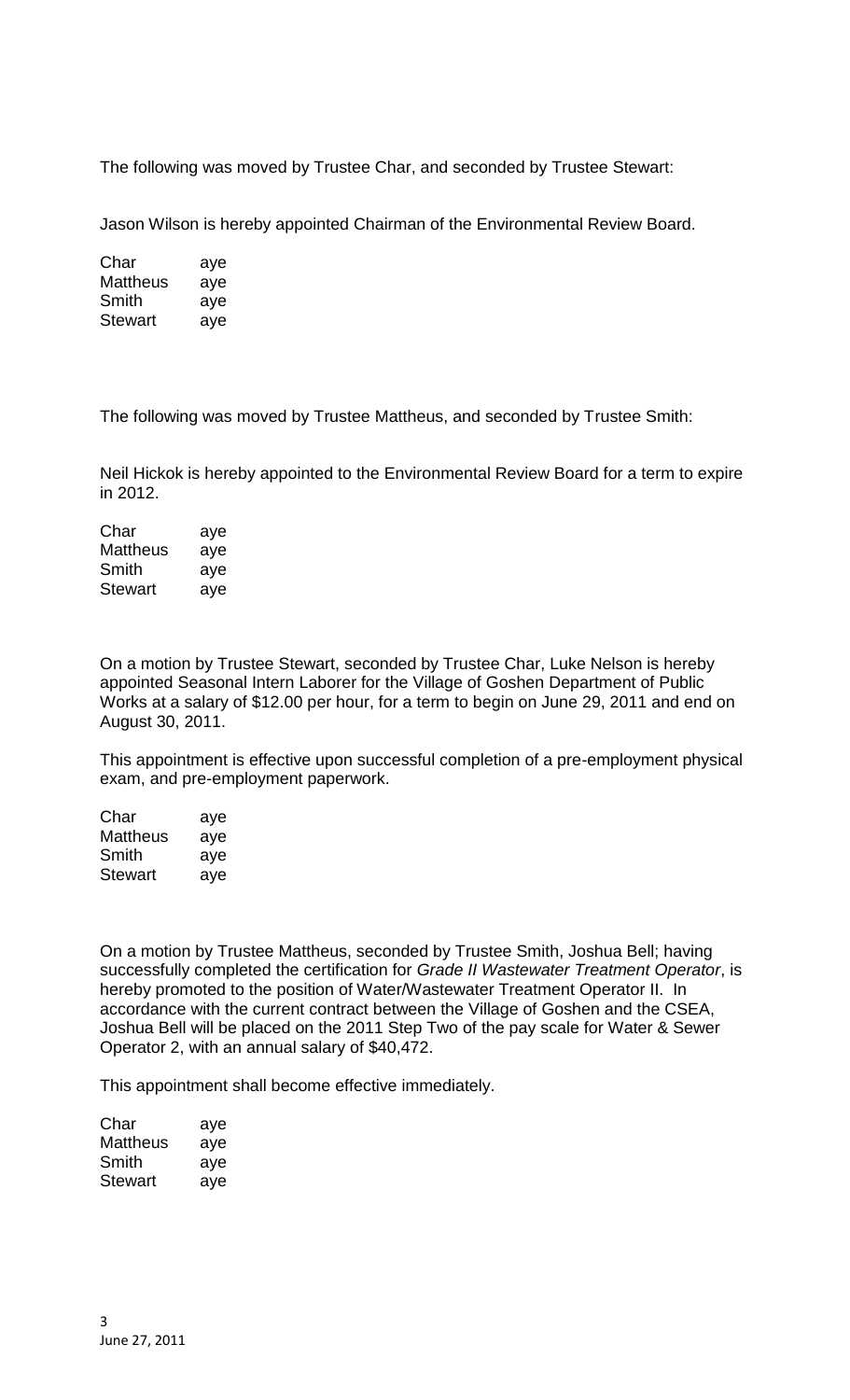On a motion by Trustee Char, seconded by Trustee Smith, Brian Ritchings; having successfully completed the certification for *Grade II Wastewater Treatment Operator*, is hereby promoted to the position of Water/Wastewater Treatment Operator II. In accordance with the current contract between the Village of Goshen and the CSEA, Brian Ritchings will be placed on the 2011 Step Two of the pay scale for Water & Sewer Operator 2, with an annual salary of \$40,472.

This appointment shall become effective immediately.

| Char            | aye |
|-----------------|-----|
| <b>Mattheus</b> | aye |
| Smith           | aye |
| <b>Stewart</b>  | aye |

On a motion by Trustee Mattheus, seconded by Trustee Stewart, Michael Sullivan; having successfully completed the certification for *Grade II-A Water Treatment Operator*, is hereby promoted to the position of Water/Wastewater Treatment Operator I. In accordance with the current contract between the Village of Goshen and the CSEA, Michael Sullivan will be placed on the 2011 Step Three of the pay scale for Water & Sewer Operator 1, with an annual salary of \$39,288.

This appointment shall become effective immediately.

| Char     | aye |
|----------|-----|
| Mattheus | aye |
| Smith    | aye |
| Stewart  | aye |

Mayor/Trustee Comments

Trustee Mattheus reported that the reservoir has remained full, which is particularly good news at this time of year. She also noted that the Village continues working with the County on CRV approvals.

Trustee Stewart read the following recent activities of the Department of Public Works: crews assisted plumbers at Carriage Hill Apartments with the replacement of valves in a building; parking meters have been emptied; and because of recent downpours, crews have been working on drainage.

Trustee Char offered congratulations to Goshen High School graduating senior Kristina Davila, the winner of the annual Chief John H. Egbertson scholarship.

Mayor Roddey offered best wishes to Isabel Smith, wife of Trustee Smith, who has returned from deployment to Iraq. He also congratulated graduating seniors Christine Attanasio and Ceira Dawson, recipients of the Village of Goshen scholarships for 2011.

Mayor Roddey thanked Supervisor Doug Bloomfield and the Town Board members for agreeing to meet to discuss new sewer agreements.